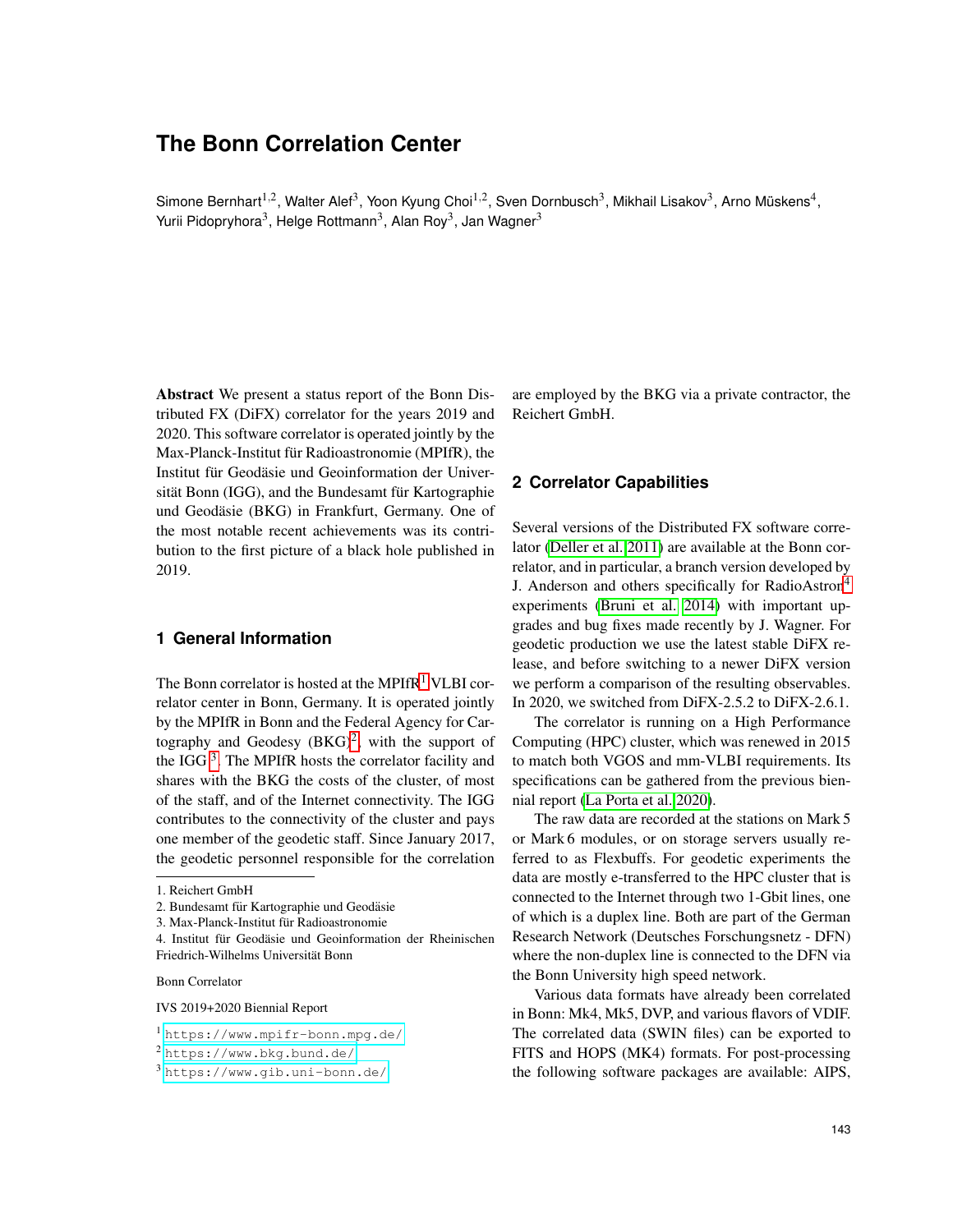CASA, PIMA, and HOPS (Haystack Observatory Postprocessing System), the latter of which is the standard tool for geodesy. In the course of geodetic VGOS (test) correlations, the HOPS package was upgraded to HOPS 3.21 in 2020 (currently rev 2937). The correlator outputs and other important files (e.g., VEX and v2d files) are backed up daily on the HPC cluster. The final products are archived on the MPIfR archive server, where they will be kept for at least ten years.

The EXPAD and COMEDIA tools are used for bookkeeping of experiments correlated in Bonn. They are the frontends to a local data-base which records all relevant information such as the observation date, participating stations, modules, and status of the experiment.

#### **3 Staff at the Bonn correlator**

The geodesy group at the Bonn correlator has 2.1 FTEs.

A. Müskens – scheduler of various IVS sessions, namely of INT3, EURO, T2, and OHIG, generated with the VieVS software (VieSched++). He went on a sabbatical in April 2020 and will retire in spring 2021.

S. Bernhart and Yoon Kyung Choi – coordinate the data logistics including e-transfer and module shipment, prepare and supervise the correlation, carry out the post-processing, and deliver the resulting observables to the IVS repository in form of databases. Besides these standard duties, they provide the stations with feedback on their performance and support tests of the VLBI systems, in particular for the Wettzell Observatory.

Laura La Porta – performed the same duties but left the group in August 2019.

The MPIfR staff at the Bonn correlator is a subgroup of the VLBI Technical Department, headed by W. Alef before his retirement in November 2019 and handing over his duties to H. Rottmann. Its members are A. Roy, J. Wagner, Y. Pidopryhora, M. Lisakov, S. Dornbusch, and G. Tuccari (guest). In addition to the scientific staff, there is one technician (R. Märtens), one engineer (M. Wunderlich), and one operator (H. Sturm) until he retired in May 2020.

The group is responsible for keeping the cluster software up to date, for hardware maintenance and repair, as well as for IT support and software correlator improvements. The group members are involved in several astronomical projects, which are focused on very high resolution imaging especially with the Event Horizon Telescope (EHT).

W. Alef – (retired) head of the VLBI technical department, computer systems and cluster administration, manager of the BRoad bAND (BRAND) receiver project, VLBI expert, and consultant to the EU-VGOS project.

H. Rottmann – (new) head of the VLBI technical department, computer systems and cluster administration, responsible for the beamforming software of ALMA, DiFX developer.

A. Roy – project manager for VLBI at the Atacama Pathfinder EXperiment (APEX), for DBBC3 commissioning, and head of the polarization conversion effort for Atacama Large Millimeter/submillimeter Array (ALMA) VLBI and the BRAND system.

G. Tuccari – guest scientist from INAF, leader of the Digital Base Band Converter project (DBBC) and the Fila10G development, as well as project engineer of the BRAND receiver.

J. Wagner – developer of DiFX, Mark 5 and Mark 6 software, responsible for correlation of EHT VLBI experiments, support scientist with instrumentation and observing-related work in mm-VLBI (EHT and GMVA).

Y. Pidopryhora – organizes, conducts, correlates, and performs the post-processing of the Global mm-VLBI Array (GMVA) sessions and of various soft/hardware related tests.

M. Lisakov – takes care of the correlation and postprocessing of the RadioAstron imaging observations. He also participates in the DiFX software correlator improvement for the needs of space VLBI.

S. Dornbusch – developer of firmware and software for the DBBC3 backend, responsible for maintenance of software for the DBBC2 backend, test and verification of the DBBC2 and DBBC3, support for stations that use a DBBC2 or a DBBC3. He is also active developer of soft- and firmware of the BRAND receiver system.

The Bonn correlator also serves as an inherent testbench for the DiFX and e-transfer software, so that all its personnel contribute to the debugging of these tools.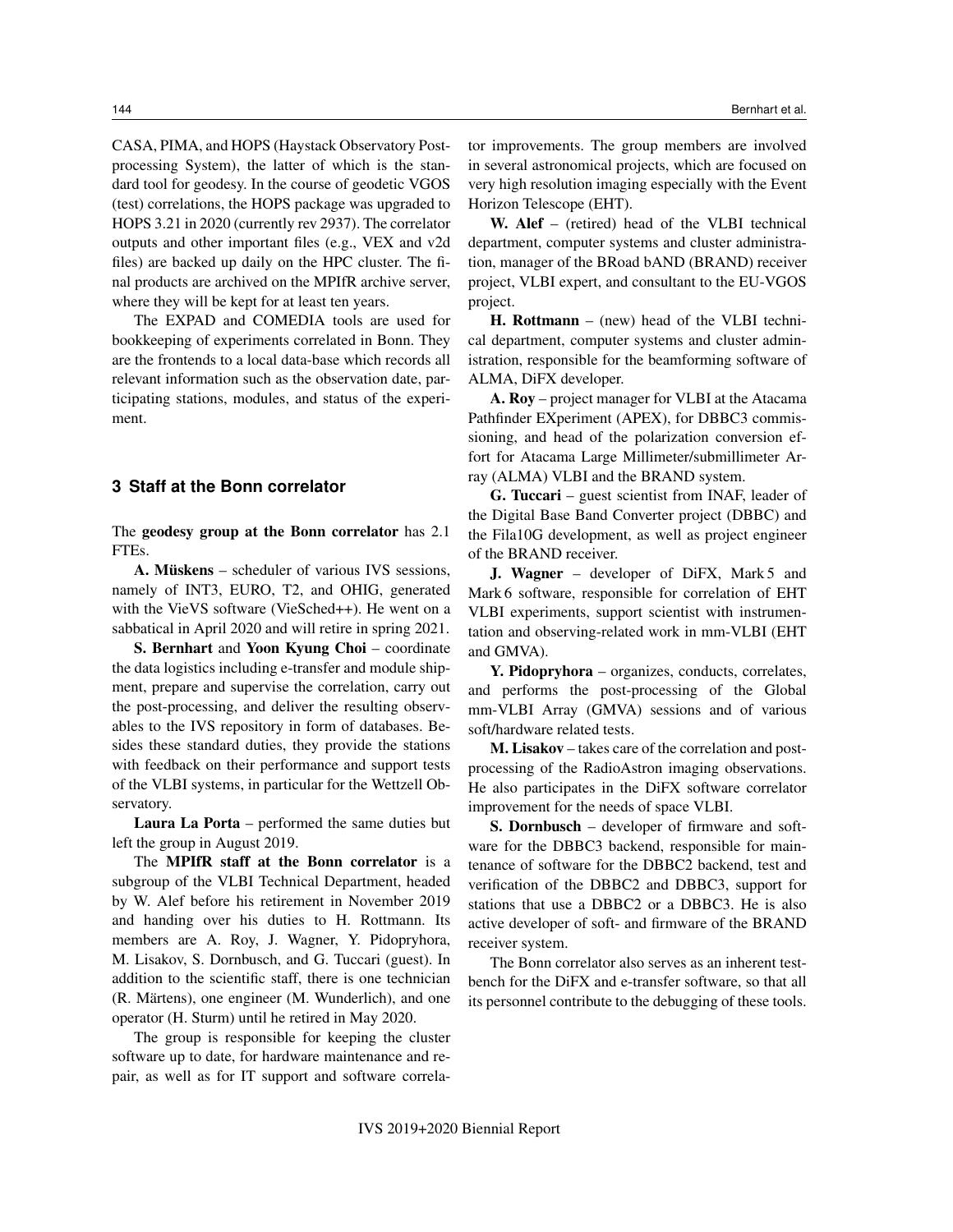#### **4 Activities During the Past Two Years**

IVS regular sessions: During 2019 and 2020 we correlated 104 R1, ten EURO, eleven T2, 72 INT3, and thirteen OHIG. Since May 2018 the databases are produced solely via the nuSolve software (vgosDbMake) in vgosDB format.

Scheduling: A. Müskens had tested the VieVS scheduling program (VieSched++) in collaboration with the Vienna group. In 2019, scheduling of the INT3 sessions with VieSched++ was initiated yielding good results. In spring 2021, A. Müskens will retire. Since he began a sabbatical in April 2020, the scheduling tasks were handed over to Christian Plötz from the Geodetic Observatory Wettzell and Matthias Schartner, who in the meantime moved from the Vienna correlator to ETH Zurich.

EU-VGOS Project: The collaboration among the three European stations of Wettzell, Onsala, and Yebes and the Bonn correlator, which started in March 2018, is still ongoing; it was intermittently joined by the Ishioka and Svetloe stations. The aim of the project is to verify the processing chain for VGOS experiments end-to-end, from the scheduling to the geodetic analysis of the derived observables.

Since the beginning of the project, 41 sessions have been observed until the end of 2020. 23 observations have been correlated and partly been post-processed in single band and pseudo Stokes I mode, the latter based on the Haystack VGOS post-processing chain which was released with HOPS 3.20 in 2019. Four of the sessions have also been used to test the polarization conversion for VGOS data based on the PolConvert software for VGOS developed by I. Marti-Vidal [\(Marti-](#page-4-3)[Vidal et al. 2015\)](#page-4-3).

VGOS test correlations: In 2020, a VGOS Intensive session and a 24-hour VGOS experiment were processed at the Bonn correlator in order to compare the results with those of Haystack and other Correlation Centers [\(Barrett et al. 2020\)](#page-4-4).

RadioAstron: Six experiments have been correlated in Bonn in 2019–2020. Three experiments were recorrelated and an extensive fringe search was performed upon requests from P.I.s. Those sessions involved up to 36 antennas and baseline lengths up to ten Earth diameters. The H-maser onboard the satellite stopped working in September 2017. Since then, there were two modes employed: a closed-loop mode (a.k.a. coherent mode) as default and a rubidium clock mode. To implement the closed-loop correlation mode, the RadioAstron-related version of the DiFX software correlator was patched by J. Wagner. The results were compared to those of the ASC correlator (Moscow) by M. Lisakov and J. Wagner. As a result, the DiFX correlator in Bonn is now capable of correlating all imaging experiments performed within the RadioAstron project.

Global Millimeter VLBI Array (GMVA): Four sessions with 20+ antennas were correlated in Bonn during the past two years. Starting from spring 2018, the GMVA network includes the brand new Greenland telescope, GLT. Although normally a part of the GMVA spring sessions, ALMA did not observe either in 2019 or in 2020 due to harsh weather conditions in 2019 and the COVID-19 crisis in 2020. The standard recorded data rate of 2 Gbps (except for ALMA which always recorded at 16 Gbps), became 4 Gbps in autumn 2019, thus doubling the data storage requirements. The three antennas of the Korean VLBI network also switched to the 4-Gbps recording mode (previously they observed in a 1-Gbps mode).

The VLBA stations now observe in a  $4 \times 128$  MHz frequency configuration. To match it to the  $8 \times 64$  MHz configuration of the other stations, the correlation requires to use the so-called "zoom bands", which allow to split the wider bands.

Event Horizon Telescope (EHT): The Bonn cluster is used also to correlate one half of EHT mm-VLBI experiments. The other half of the data is correlated at the MIT Haystack Observatory. The observing campaign of April 2017 lead to the first image of a black hole [\(The EHT Collaboration 2019\)](#page-4-5).

The EHT campaigns in April 2017 and in April 2018 were carried out on five days using the phased ALMA and SMA, and up to seven single mm-VLBI antennas. The frequency setup consisted of four or eight 2048-MHz-wide IFs sampled by R2DBE backends. Each IF was recorded in dual polarization on separate Mark 6 units.

The April 2017 session had two IFs  $(2 \times 2048 \text{ MHz})$ dual polarization) and was recorded on two Mark 6 recorders using eight modules at a total data rate of 32 Gbps. The April 2018 session had four IFs  $(4 \times 2048 \text{ MHz}$  dual polarization) and was recorded on four Mark 6 units recording on 16 modules at 64 Gbps total. Aggregate rates are reaching 0.5 Tbps, with total storage requirements of around 5–10 PB for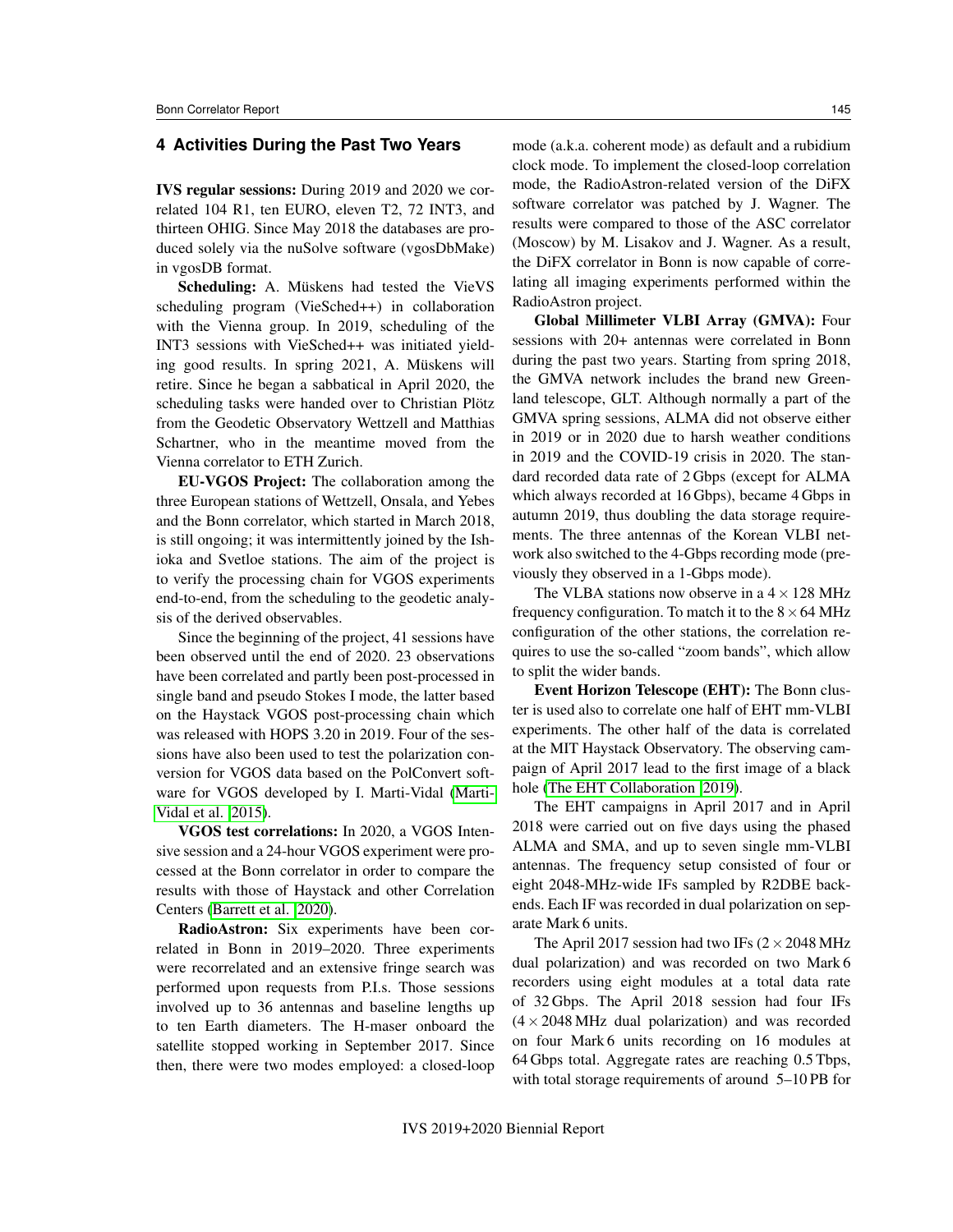raw recordings, and 5 TB for the correlated and final polarization converted visibility data.

Correlation is limited by the available playback units; 32 Mark 6 with 32 expansion chassis would be required for a full 4-IF correlation assuming that eight stations participated in the observations. Hence the correlation load is shared between the MIT Haystack Observatory and the Bonn MPIfR/BKG correlators. The full 230 GHz (1.3 mm) session is split by IF such that the Mark 6 modules of one IF subset are processed in Bonn and the other at MIT Haystack. Playback rate alone via fuseMk6 from a  $2 \times 2$ -module group is slightly above real-time and averages 2.4 GB/s total (18 Gbps).

Digital Backends (DBBC3): Noteworthy results from 2019 and 2020 include: development and testing of the DDC U firmware (universal) for the DBBC3, providing 16 BBCs for each IF with a selectable bandwidth from 2 MHz up to 128 MHz for each BBC. This mode provides up to 16 Gbps output data rate for each IF. Further technical modifications of the DBBC3 hardware, improving system stability, synchronization, and power consumption.

**BRAND:** The project is a collaborative effort of five European institutes. According to plan the BRAND prototype receiver should have produced fringes on the Effelsberg telescope together with VGOS antennas towards the end of 2020. The COVID-19 pandemic with its restrictions caused delays in the delivery of parts and the collaborative work due to severe travel restrictions. It is expected that the work can be finished in 2021. While all analogue parts could be finished, the so-called digital frontend which samples the BRAND band from 1.5 GHz to 15.5 GHz in one chunk could only be partly tested in the lab.<sup>[5](#page-3-0)</sup>.

#### **5 Current Status and Future Plans**

• After the first successful correlation of an official VGOS 24-hour experiment in October 2020, the Bonn correlator has started regular correlation of VGOS 24-hour experiments in January 2021. The current schedule comprises one experiment per month.

The real challenge for VGOS turns out to be the data logistics, particularly since some correlators can only handle e-transferred data. Moreover, data storage is getting tight for both recording to Mark 6 modules and storing data on hard disk systems not only at the stations but also at the correlators. Moreover, the Internet connection partly still requires upgrades to adequate bandwidths at stations and correlators.

- The current bandwidth of two times 1 Gbps will be upgraded in the first half of 2021 to 10 Gbps. Due to the high prices of the German Research Network (DFN), the contract will most likely be awarded to a commercial contractor for the duration of two years.
- A. Müskens tested the VieVS scheduling program (VieSched++) in collaboration with the Vienna group for INT3 sessions in 2019, which yielded good results. Since he began a sabbatical in April 2020 and will retire in April 2021, the scheduling tasks were handed over to Christian Plötz from the Geodetic Observatory Wettzell and Matthias Schartner, who in the meantime moved from the Vienna correlator to ETH Zurich.
- In order to reduce the workload for Bonn, seven of the previous EU-VGOS experiments will be or have already been correlated by the colleagues from the Vienna correlator. Further observations will be carried out in 2021 for testing purposes. This is desired by all partners in light of the IVS-VGOS sessions. In particular, most of the European stations have different back-end systems compared to the American sites; therefore, the European stations must rely mostly on their own resources to debug their systems together with the correlator and the DBBC team in Bonn.
- Correlation of all remaining RadioAstron observations will be finished within 2021–2022.
- Recently the upgraded NOrthern Extended Millimeter Array (NOEMA), the next generation of IRAM'S Plateau de Bure instrument, joined the GMVA network. A first fringe test was successful.
- During the GMVA session carried out in spring 2019, the VLBA recorded for the first time on Mark 6 units so that the recording data-rate for the GMVA can be increased now to 4 Gbps.
- During the autumn 2019 GMVA session, DBBC3 was used in parallel with the standard DBBC2 for Pico Veleta. Not only was the test successful, but

<span id="page-3-0"></span><sup>5</sup> [https://events.mpifr-bonn.mpg.de/indico/](https://events.mpifr-bonn.mpg.de/indico/event/154/session/ 4/contribution/15) [event/154/session/4/contribution/15](https://events.mpifr-bonn.mpg.de/indico/event/154/session/ 4/contribution/15)